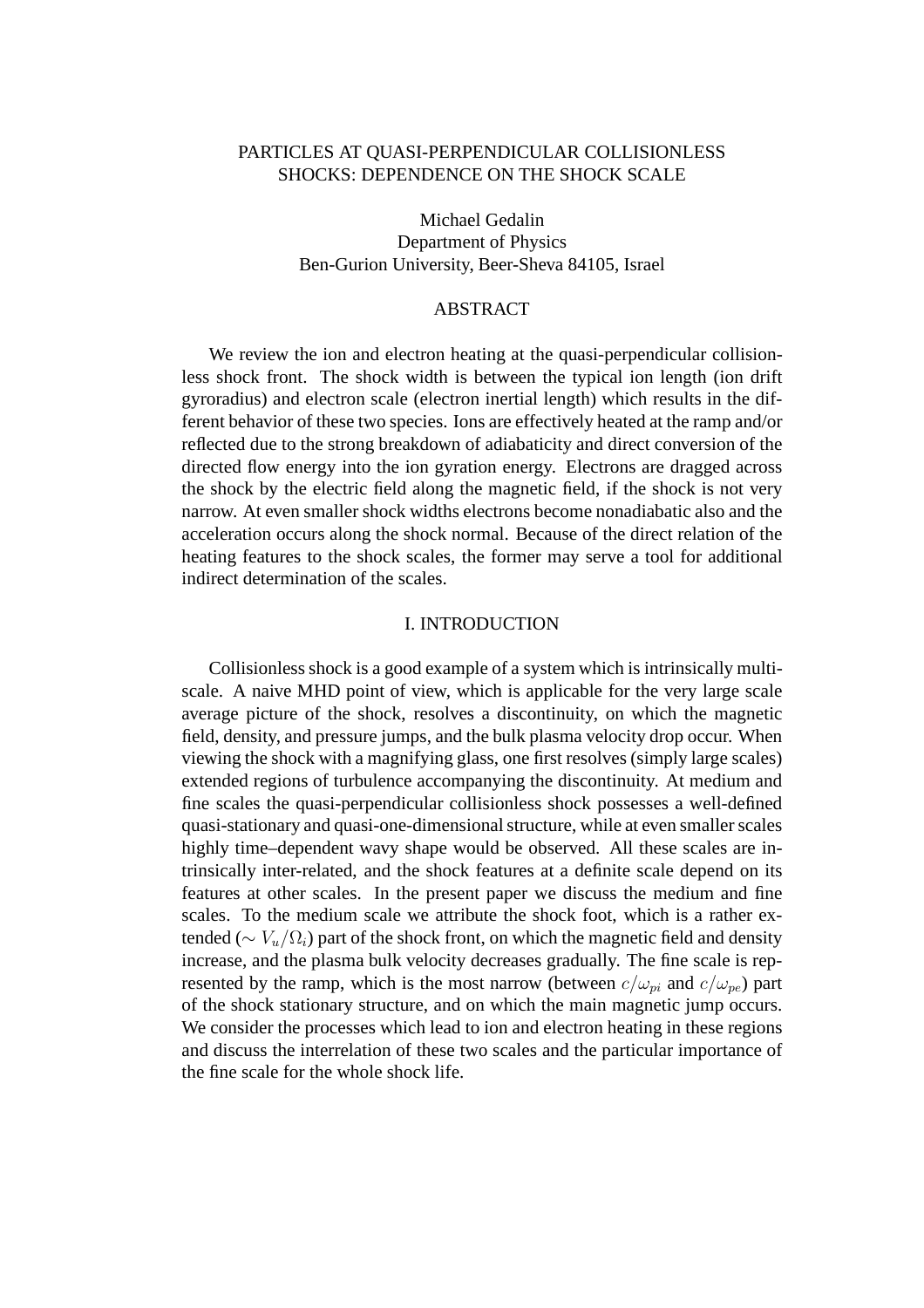#### II. ION REFLECTION

A foot forms when some ions are reflected off the shock transition layer (that is, ramp). In a simplest model [1] a perpendicular shock is assumed to be a discontinuity at  $x = 0$  (the shock normal is along x, and the magnetic field is  $\mathbf{B} = (0, 0, B)$ , and ions are reflected specularly, that is, the normal component changes its sign  $v_x \rightarrow -v_x$ , while the tangential component does not change  $v_y \rightarrow v_y.$ 

The ion velocity deviation from the bulk plasma velocity  $u_x, u_y \sim v_T$  $V_u(\beta_i/2M^2)^{1/2}$ , where  $\beta_i = 8\pi n_i T_i/B^2$ , and  $\overline{M} = V_u/v_A$  is the upstream Mach number. For a supercritical shock at 1 AU typical  $\beta_i \sim 1$  and  $M \approx 5$ , so  $v_T / V_u \leq 0.15$ . For our present goals it would suffice to make an approximation  $v_T / V_u \ll 1$ . In this case the reflected ions turn back toward the shock almost in the same point  $X \approx 0.68 V_u / \Omega_i \pm O(v_T / V_u)$ . The ions form a semi-ring in the configuration space with the velocity spread  $|v_x| \stackrel{<}{\sim} (v_T V_u)^{1/2}$ ,  $|v_y - V_u \sqrt{3}| \stackrel{<}{\sim}$  $(v_T V_u)^{1/2}$  near the turning point. The corresponding y component of the ion current  $j_y \sim n_T eV_u \sqrt{3} \sim (c/4\pi)(dB_z/dx)$  (where  $n_T$  is the ion density near the turning point) is responsible for the gradual increase of the magnetic field, which is observed as a magnetic foot. The turning distance  $X_0 = 0.68 V_u / \Omega_i$  is in this case the (approximate) foot length.

The above consideration was generalized onto ion specular reflection in the oblique case to derive approximate expression for the foot length in [2] and improved in [3] to give the following expression

$$
\Omega_i d/V_u = f(\theta) = \Omega_i t_0 (2 \cos^2 \theta - 1) + 2 \sin^2 \theta \sin(\Omega_i t_o), \tag{1}
$$

$$
\cos(\Omega_i t_0) = (1 - 2\cos^2 \theta)/2\sin^2 \theta.
$$
 (2)

This expression agrees with the observational data within 50% error [3]. The discrepancy can be attributed to the difficulties of the foot determination in supercritical shocks, because of the finite ramp width and magnetic field oscillations persisting well into upstream region. Another source of the error is the nonspecular character of the ion reflection. It should be mentioned that the above expressions do not distinguish between supercritical and subcritical shocks, while observations show that there is no foot at all in subcritical  $M < M_c$  shocks.

The ion ring should be directly observed as a gyrophase bunched distribution in the ion velocity space.Indeed, observations [4] show presence of a strong gyrophase bunched component of the ion distribution in supercritical shocks, where they appear first when the observer enters the foot and persist well into downstream region, experiencing gradual deformation (upstream) and smearing out (downstream). Weaker gyrophase bunched components are observed in subcritical shocks just behind the ramp (or in the ramp itself), which are also smeared out while progressing more downstream.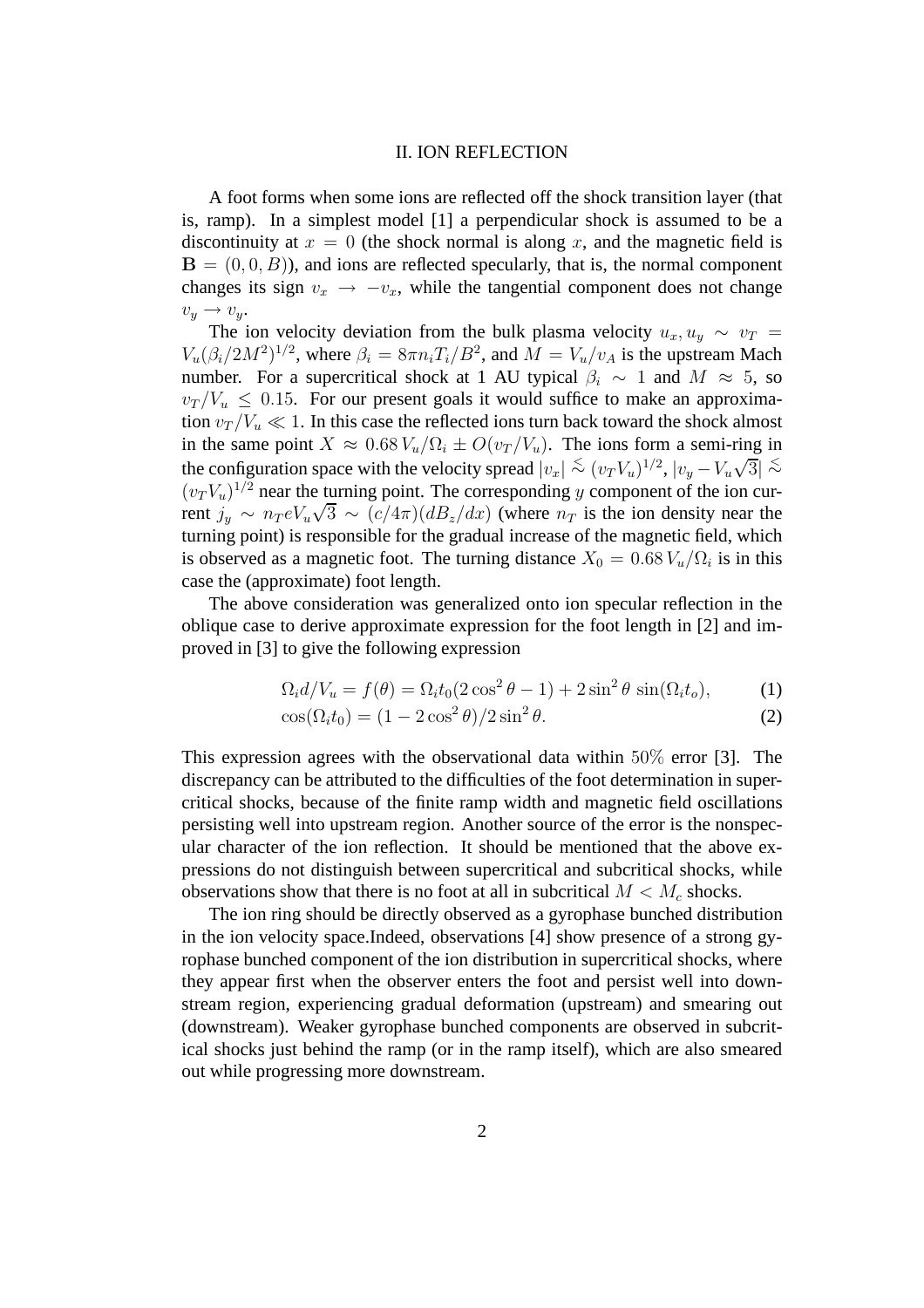### III. ION HEATING

Since the reflected and transmitted to the downstream region (at their second encounter with the ramp) ions constitute a rather energetic gyrophase bunched component of the ion distribution, these ions contribute significantly to the ion heating. It was proposed that the reflected ions are responsible for the strong overadiabatic ion heating at the quasi-perpendicular shock front. This mechanism works for supercritical shocks, where the reflected ion fraction can be large  $($ 5%), but it is irrelevant for subcritical shocks where the reflected ion fraction is negligible  $\left( < 1\% \right)$ .

Another mechanism was proposed in [5] based on the difference between adiabatic and nonadiabatic ion trajectories in the ramp. It was assumed that nonadiabatic ions have not enough time to be substantially deflected from their initial direction of motion in the ramp.



Figure 1: Ion trajectories in the subcritical case

Hence, an ion coming from the upstream region along the upstream magnetic field will proceed, after crossing the ramp, along the same upstream magnetic field, that is, at a substantial angle to the local (downstream) magnetic field. The immediate gyration velocity is  $\approx V_u \sin \theta_{ud}$ , where  $V_u$  is the upstream plasma velocity, and  $\theta_{ud}$  is the angle between the upstream and downstream magnetic fields.

The resulting heating has been illustrated by numerical simulations [6] (onedimensional hybrid code). It was shown that the ion distribution in supercritical shocks contains strong gyrophase bunched components which are responsible for the strong ion heating. In the subcritical regime there are almost no reflected ions and the downstream distribution is simply much more wide in the velocity space, than the upstream distribution (although apparently non-Maxwellian).

This approach was criticized [7], especially the assumption of the absence of deflection. In the more comprehensive numerical simulations (one-dimensional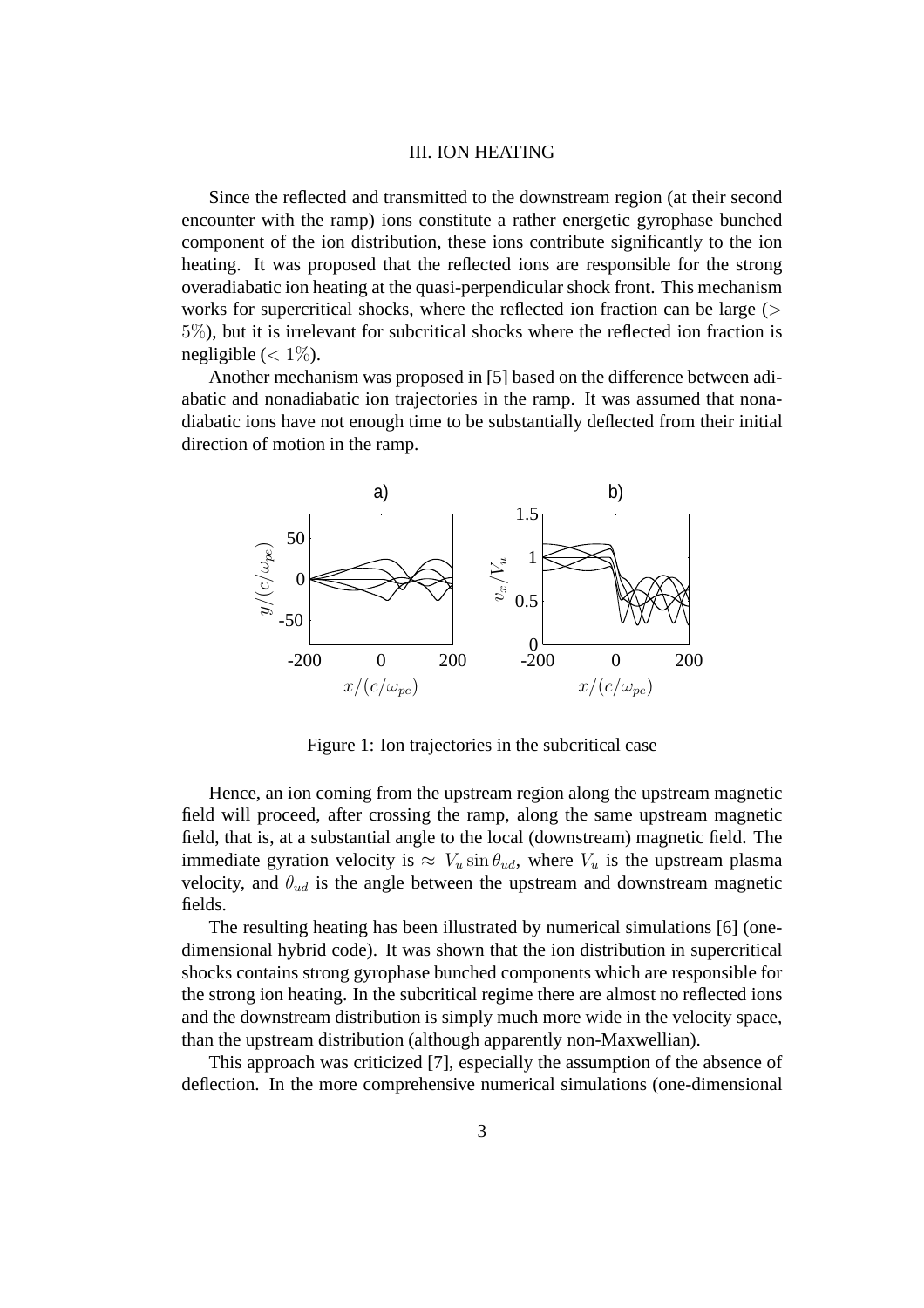hybrid code) the relative importance of the directly transmitted and reflected ions was studied. It was shown that all ion heating is due to the directly transmitted ions in the subcritical case and the heating front is positioned at the ramp. The role of the reflected ions becomes progressively more important with the increase of the supercriticality  $M/M_c$ , and they quickly begin to dominate in the ion heating. The heating front moves well into the upstream region. Kinetic effects were claimed to be important in the ion heating process.

Despite the criticism of [7], actually both [6] and [7] describe the same physical effect, namely, the nonadiabaticity of the ion motion in the ramp and dependence of this nonadiabaticity on the ramp width. This dependence is shown in Figs. 1 and 2, where several ion trajectories in two cases (subcritical and supercritical) are presented. In each case five ions, one without initial gyration velocity and other four with the gyration velocity of  $v_T$  and different initial phases (0°,  $90^\circ$ ,  $180^\circ$ , and  $270^\circ$ ) enter the ramp.



Figure 2: Ion trajectories in the supercritical case

The subcritical regime shown in Fig. 1 is characterized by the following parameters:  $M = 2$ ,  $B_{zd}/B_{zu} = 2$ , and  $\beta_i = 0.2$ . In the supercritical regime (Fig. 2)  $M = 7$ ,  $B_{zd}/B_{zu} = 6$ , and  $\beta_i = 1.2$ . In both cases the angle between the shock normal and the upstream magnetic field is  $\theta = 75^{\circ}$ . The ramp width is chosen to be equal  $L_W = 2\pi c \cos\theta / \omega_{pi} (M^2 - 1)^{1/2}$ , which is  $\approx c / \omega_{pi}$  for the subcritical regime and  $\approx 0.2c/\omega_{pi}$  in the supercritical case. The HTF cross-shock potential was chosen as  $0.2 m_i V_u^2$  $\frac{\pi^2}{2}$ . The model shock structure used in this analysis was described in [8, 9].

One can see that there are no reflected ions in the subcritical case. The downstream velocity space occupied by the ions is clearly wider than the initial occupied velocity space. In the supercritical case only a fraction of the ion distribution (one ion in our case) is reflected, acquiring a large gyration energy and contributing significantly into the downstream temperature. The reflection is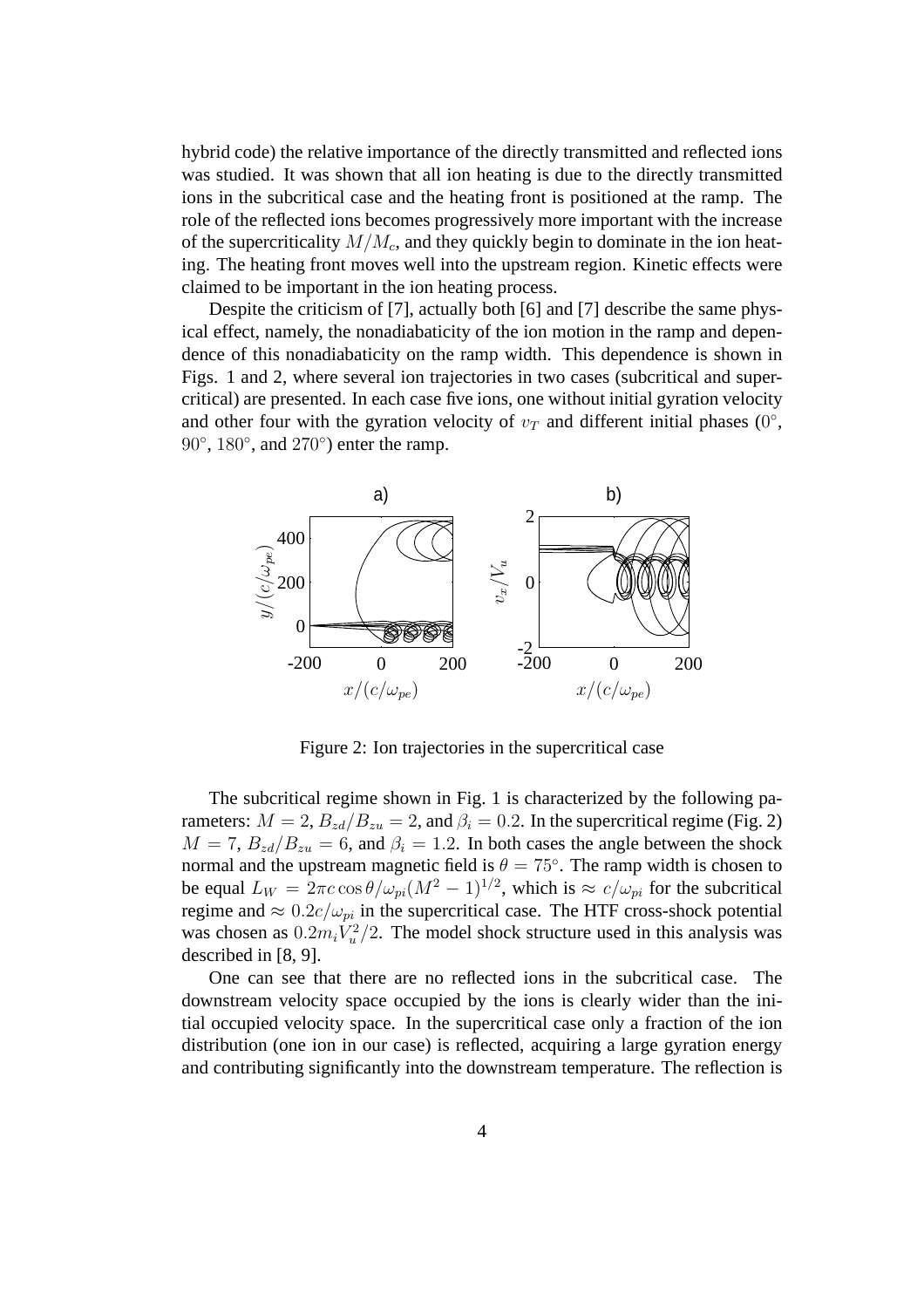clearly nonspecular and the turning distance is clearly smaller than the classical  $0.68V_u/\Omega_i \approx 200(c/\omega_{pe})$  in the present case.

### IV. RAMP WIDTH

It is not known what determines the ramp width. Observations of the magnetic ramp width in subcritical shocks have been compared [10] to different theoretically predicted lengths, corresponding to several models, including the weak ion sound turbulence model and marginal stability hypothesis. It was found that all theoretical lengths are  $\sim c/\omega_{pi}$ , and there is a more or less satisfactory agreement (within 100% error) between the predictions and the measured ramp width. Later it was found [11, 12] that the ramp width is of the order of the phase-standing whistler precursor wavelength  $L_W = 2\pi c \cos\theta / \omega_{pi} (M^2 - 1)^{1/2}$ , even if this precursor is absent. For subcritical shocks this length is also of the order  $c/\omega_{pi}$ .



Figure 3: The initially nongyrating electron trajectory (a) and the downstream electron distribution (b) in the adiabatic case.

The ramp features in supercritical shocks are studied much worse. There is no statistical analysis of the ramp widths. In the only well documented supercritical shock [13] with  $M = 7.7$  it was found that the ramp width is  $\approx L_W \approx 8(c/\omega_{pe})$ . Recently [14] it was shown that the ramp of a supercritical shock can be as narrow as  $2(c/\omega_{pe})$ , and the ramp itself can consist of several sub-jumps.

The electric field in the ramp is known even worse. Low-resolution measurements show [15] that the overall NIF cross-shock potential drop  $\Delta \varphi \sim m_i V_u^2$  $\binom{2}{u}$  / 2. The ramp itself is not resolved in these measurements and the information about scales is lost. High-resolution electric field measurements are very rare and mainly on subcritical shocks. These measurements [16] show that the most of the cross-shock potential drop is applied at the ramp, and there is a pronounced electric field peak just inside the ramp. The scales of these electric field can be as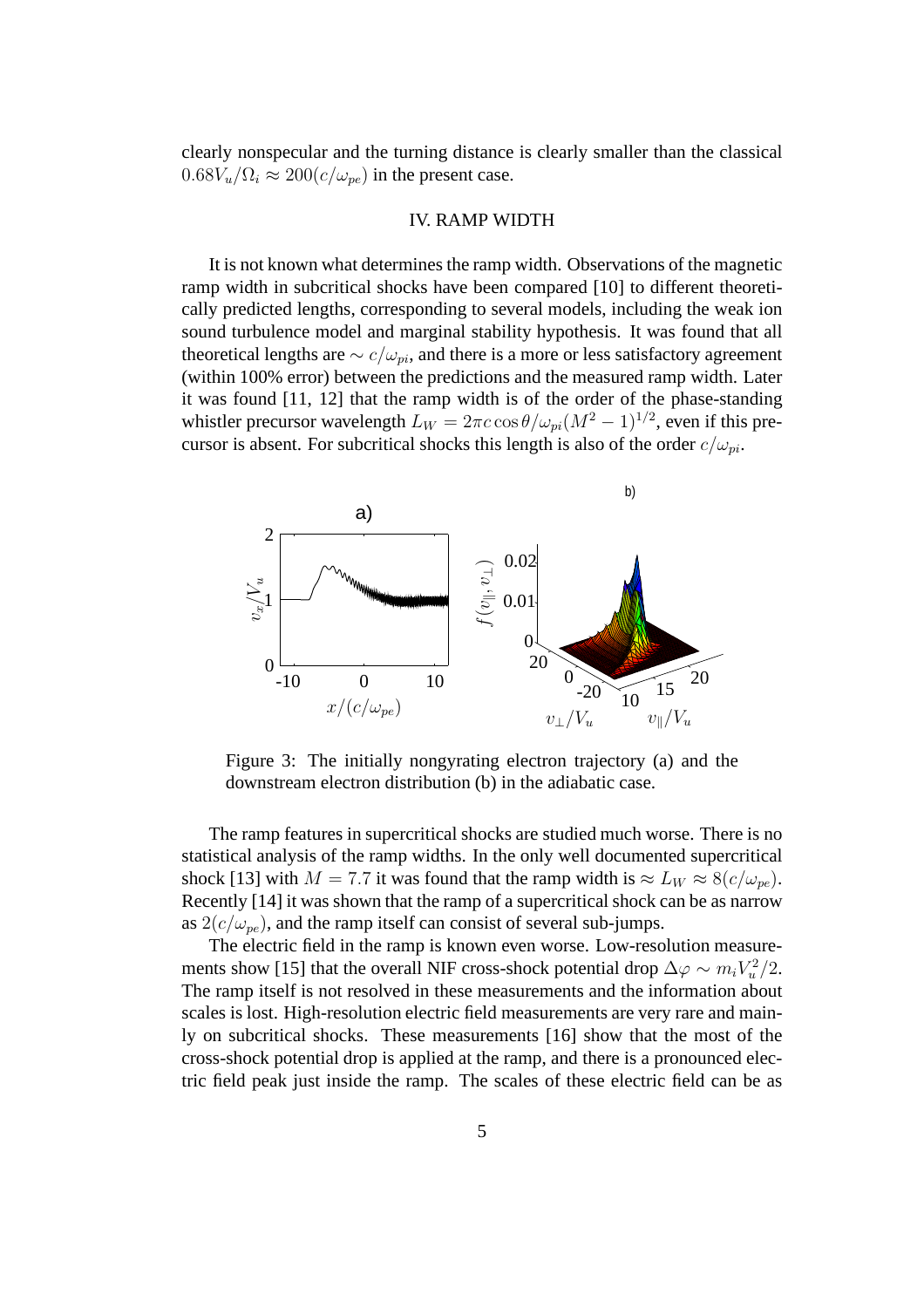small as  $c/\omega_{pe}$ .

### V. ELECTRON HEATING

It is widely believed [17] that the electron heating at quasi-perpendicular shocks is due to the cross-shock potential. The mechanism of the heating depends strongly on the spatial scale of the variation of the cross-shock potential. In the adiabatic scenario [18] the electric field gradient is small  $\alpha = -e(dE_x/dx)/m_e\Omega_e^2 \ll 1$  and the electrons are effectively accelerated along the magnetic field by the parallel component of the electric field. Most of the HTF cross-shock potential (which is the net energy budget for electrons) is transferred into the longitudinal degree of freedom. The electron perpendicular energy varies adiabatically  $v_{\perp}^2 \propto B$  due to magnetic compression. The corresponding electron trajectory is shown in Figure 3a for the model shock parameters  $M = 7$ ,  $R = 6$ ,  $e\varphi^{HTF}=0.25m_iV_u^2$  $u^2(u^2/2)$ , and the ramp width of  $16(c/\omega_{pe}) \approx 0.4(c/\omega_{pi})$ . The electron enters the ramp with a negligible gyration velocity. The downstream gyration remains negligible. The distribution  $f(v_{\parallel}, v_{\perp}) = \int f(v_{\parallel}, v_{\perp 1}, v_{\perp 2}) dv_{\perp 2}$ , which is formed at this step from an initial Maxwellian distribution with  $v_T / V_u = 2.5$  is shown in Figure 3b. The downstream distribution is a strongly accelerated electron beam, which is weakly (adiabatically  $T_{\perp} \propto B$ ) heated in the perpendicular and cooled in the parallel direction. At the following stage the distribution should



Figure 4: The initially nongyrating electron trajectory (a) and the downstream distribution of heated electrons (b) in in the nonadiabatic case.

be made nearly isotropic by filling the gap in the distribution either by some preexisting electron population [18] or due to irreversible processes [19]. In the former case the downstream distribution and temperature are determined by the pre-existing electrons. In the latter case strong pitch-angle diffusion is required,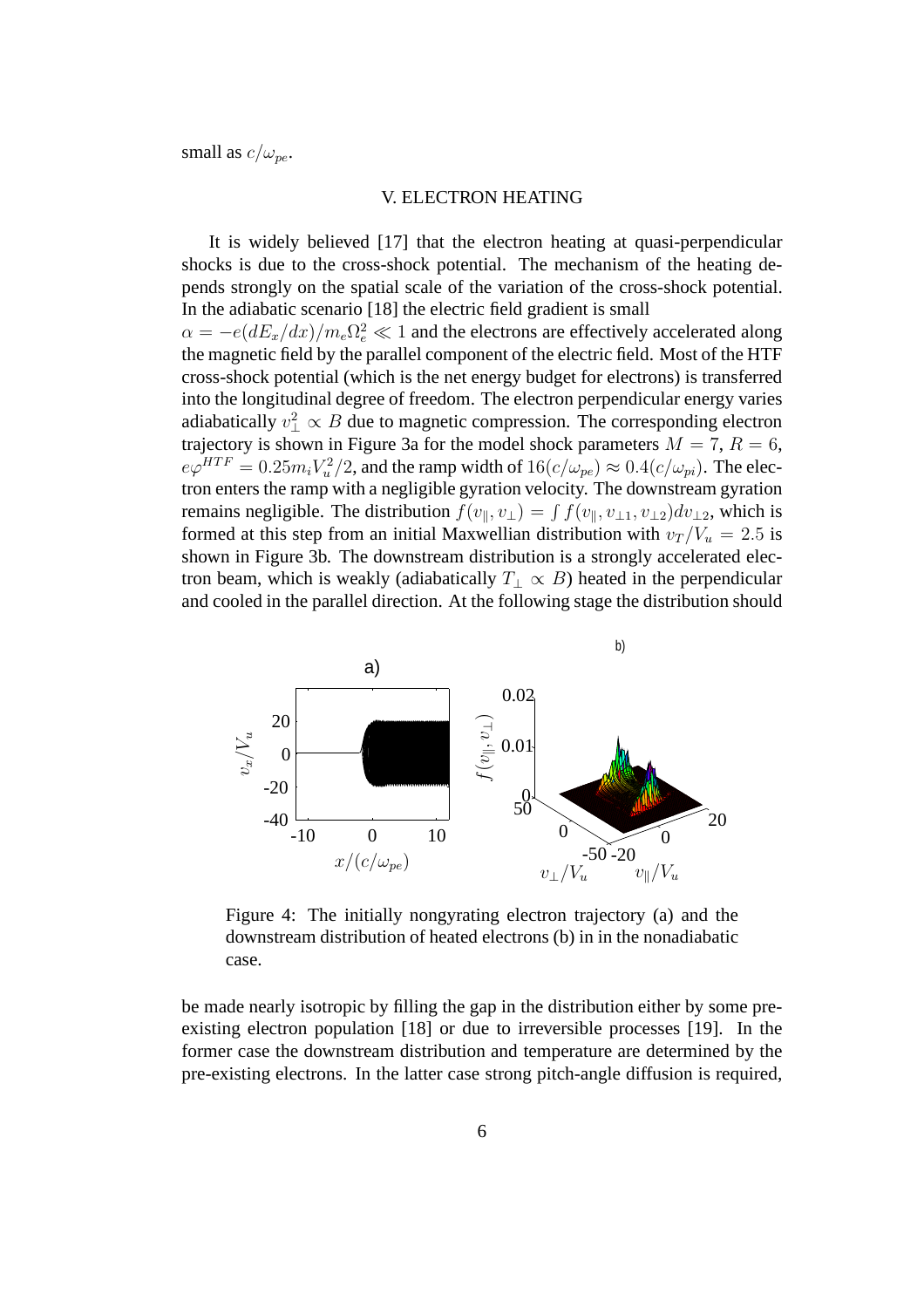which in turn requires rather extended region of particle–turbulence interaction. Observations, however, show [18, 13] that electrons are heated promptly at the very upstream edge of the shock transition layer and the heating region is not resolved.

Nonadiabatic scenario was proposed recently [20, 8] for the shocks where the electric field gradients are large  $\alpha \stackrel{>}{\sim} 1$ . In this case an electron is efficiently accelerated across the magnetic field and along the shock normal. A large fraction of the HTF cross-shock potential is transferred directly into the electron perpendicular energy (see Fig. 4a with the same shock parameters and the ramp width of  $4(c/\omega_{pe})$ ). Respectively, the downstream distribution which forms at the first step, is quite different from the adiabatic one (see Fig. 4b). The electron beam is strongly deccelerated relative to the adiabatic regime. The strong overadiabatic heating in the perpendicular direction  $T_{\perp d}/T_{\perp u} = (B_d/B_u)$  is accompanied by the corresponding heating in the parallel direction. The sections of the distribution along  $v_{\perp} = 0$  and  $v_{\parallel} = 0$  are no longer Maxwellian but resemble flattop distributions observed for the shocks with strong heating [18]. At the following step no pitch-angle diffusion is required and the distribution relaxation to the quasi-isotropic shape can be much faster than in the adiabatic case.

#### VI. CONCLUSIONS

The global shock features, such as ion and electron heating, depend strongly on the features of the ramp, which is the most narrow part of the shock stationary structure. The more narrow is the ramp the more violent are the processes which lead to the particle energization on the shock front. Ion reflection becomes stronger with the increase of supercriticality and decrease of the ramp width. Ion motion is always nonadiabatic in the shock front, but this nonadiabaticity becomes stronger when the ramp width decreases. In the narrow ramp of a supercritical shock the electron motion can also become nonadiabatic which results in a strongly enhanced perpendicular energization of electrons and their nonadiabatic heating.

To summarize, the most narrow part of the shock is responsible for the most energetic processes at the shock front. The consequences of these processes are observed at scales which are by many orders of magnitude greater than the scale of the ramp itself. On the other hand, the features of the ramp should be determined by the global shock parameters, such as Mach number,  $\beta$ , angle between the shock normal and magnetic field, *etc.*. Therefore, bootstrap can be expected. Determination of this bootstrap remains an unresolved problem of the shock physics.

#### **REFERENCES**

[1] L.C. Woods, J. Plasma Phys. **13**, 289 (1971).